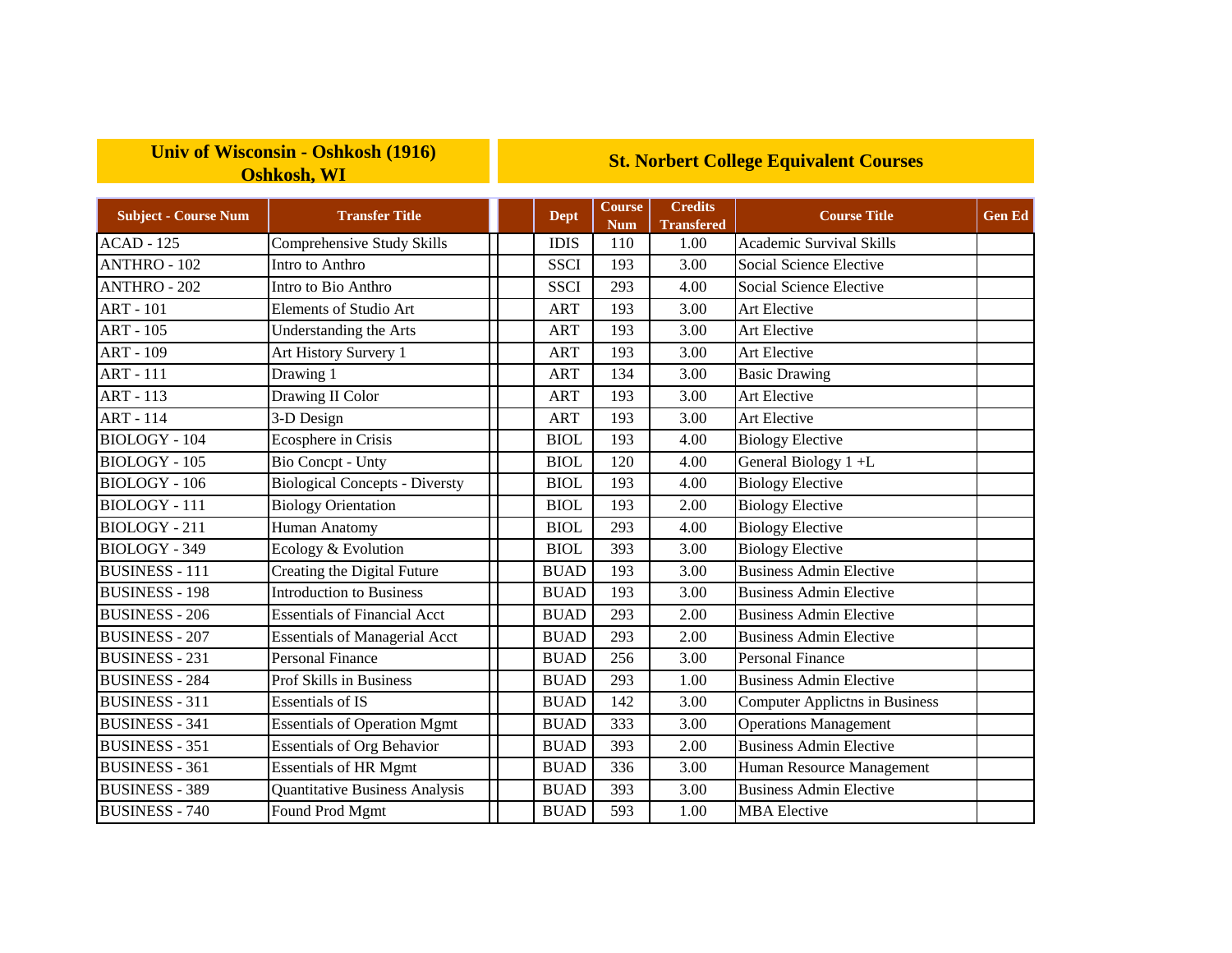| <b>BUSINESS - 761</b> | Human Resources Management     | <b>BUAD</b> | 525 | 3.00              | Managing Pple, Teams & Projcts        |         |
|-----------------------|--------------------------------|-------------|-----|-------------------|---------------------------------------|---------|
| <b>CHEM - 101</b>     | Gen Org/Biochem                | <b>CHEM</b> | 193 | 4.00              | <b>Chemistry Elective</b>             |         |
| <b>CHEM - 105</b>     | <b>General Chemistry 1</b>     | <b>CHEM</b> | 105 | 5.00              | General Chemistry 1 +L                | $C-PN$  |
| <b>CHEM - 106</b>     | General Chemistry 2            | <b>CHEM</b> | 107 | 5.00              | General Chemistry 2+L                 |         |
| <b>CHEM - 234</b>     | Organic Chemistry Lab I        | <b>CHEM</b> | 293 | 1.00              | <b>Chemistry Elective</b>             |         |
| <b>CHEM - 235</b>     | Organic Chemistry I            | <b>CHEM</b> | 220 | 3.00              | Organic Chemistry +L                  |         |
| <b>COMM - 111</b>     | Intro to Public Speaking       | <b>COME</b> | 193 | 3.00              | Comm + Media Studies Elective         |         |
| <b>COMM - 112</b>     | HNRS: Intro to Public Speaking | <b>COME</b> | 193 | 3.00              | Comm + Media Studies Elective         |         |
| <b>COMM - 151</b>     | Fundamntls/Radio & TV Productn | <b>COME</b> | 193 | 3.00              | Comm + Media Studies Elective         |         |
| <b>COMM - 305</b>     | Cinema Production              | <b>COME</b> | 393 | 3.00              | Comm + Media Studies Elective         |         |
| <b>COMM - 333</b>     | Radio Workshop                 | <b>COME</b> | 393 | 1.00              | Comm + Media Studies Elective         |         |
| CRIM JUS - 110        | Intro/Criminal Justice(Majors) | <b>SSCI</b> | 193 | 3.00              | Social Science Elective               |         |
| <b>ECON</b> - 106     | <b>General Economics</b>       | <b>ECON</b> | 193 | 3.00              | <b>Economics Elective</b>             |         |
| <b>ECON - 204</b>     | Principles of Macroeconomics   | <b>ECON</b> | 101 | 3.00              | Macroeconomics                        | $C-IS$  |
| <b>ECON - 206</b>     | Principles of Microeconomics   | <b>ECON</b> | 102 | 3.00              | Microeconomics                        | $C$ -IS |
| <b>ECON - 210</b>     | <b>Econ Business Stats</b>     | <b>BUAD</b> | 284 | 3.00              | <b>Statistics for Business / Econ</b> |         |
| <b>ECON - 704</b>     | <b>Basic Econ Theory</b>       | <b>BUAD</b> | 593 | 1.00              | <b>MBA</b> Elective                   |         |
| ED FOUND - 102        | <b>Intro Ed Career</b>         | <b>ELEC</b> | 193 | 2.00              | <b>General Elective</b>               |         |
| ELEM ED - 110         | <b>Education Policy: Lies</b>  | <b>EDUC</b> | 193 | 3.00              | <b>Education Elective</b>             |         |
| ELEM ED - 201         | Individual, School & Society   | <b>EDUC</b> | 293 | 3.00              | <b>Education Elective</b>             |         |
| <b>ENGLISH - 101</b>  | College English I              | <b>ENGL</b> | 101 | 3.00              | <b>English Composition</b>            | $C-WI$  |
| <b>ENGLISH - 110</b>  | Honors: Composition            | <b>ENGL</b> | 193 | 3.00              | <b>English Elective</b>               | $C-WI$  |
| <b>ENGLISH - 211</b>  | <b>British Lit 1</b>           | <b>ENGL</b> | 293 | 3.00              | <b>English Elective</b>               |         |
| <b>ENGLISH - 212</b>  | British Lit II                 | <b>ENGL</b> | 293 | 3.00              | <b>English Elective</b>               |         |
| ENGLISH - 214         | American Lit 2                 | <b>ENGL</b> | 236 | 3.00              | Survey of U.S. Literature 2           |         |
| <b>ENGLISH - 220</b>  | Native American Literature     | <b>ENGL</b> | 293 | 3.00              | <b>English Elective</b>               |         |
| <b>ENGLISH - 224</b>  | Women in Literature            | <b>ENGL</b> | 293 | 3.00              | <b>English Elective</b>               |         |
| <b>ENGLISH - 225</b>  | Modern British Literature      | <b>ENGL</b> | 293 | $\overline{3.00}$ | <b>English Elective</b>               |         |
| <b>ENGLISH - 227</b>  | Mod World Lit (HU) (NW)        | <b>ENGL</b> | 293 | 3.00              | <b>English Elective</b>               |         |
| <b>ENGLISH - 231</b>  | Literature & Film              | <b>ENGL</b> | 210 | 3.00              | Introduction to Film                  | $C-EI$  |
| <b>ENGLISH - 247</b>  | Int Shakespeare                | <b>ENGL</b> | 293 | 3.00              | <b>English Elective</b>               |         |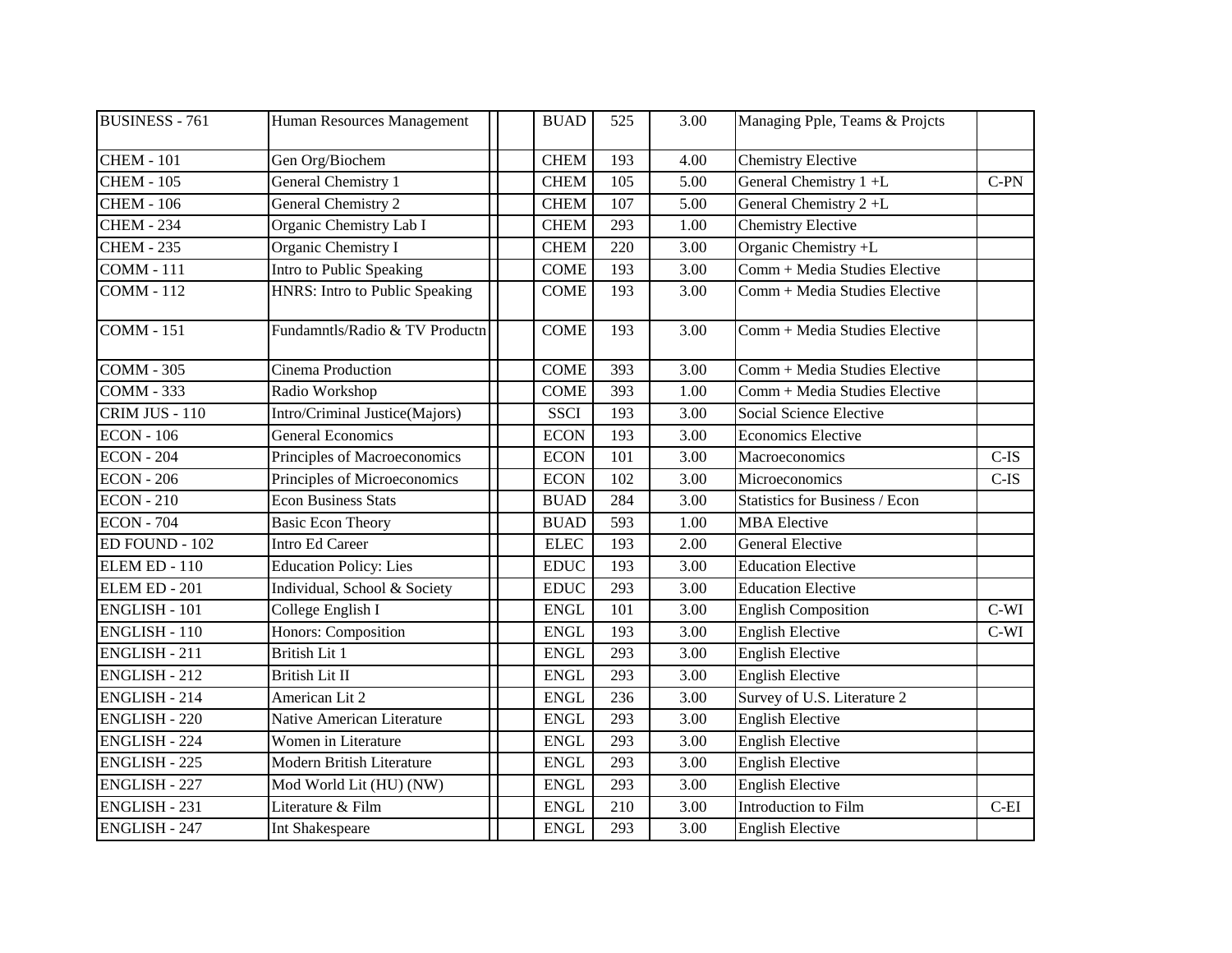| <b>ENGLISH - 300</b>  | <b>Connect: Adv Writing</b>    | <b>ENGL</b> | 393 | 3.00 | <b>English Elective</b>             |        |
|-----------------------|--------------------------------|-------------|-----|------|-------------------------------------|--------|
| <b>ENV STDS - 101</b> | <b>Environmental Issues</b>    | <b>ENVS</b> | 193 | 3.00 | <b>Environmntl Science Elective</b> |        |
| FRENCH - 110          | Introduction to French I       | <b>FREN</b> | 101 | 4.00 | <b>Elementary French 1</b>          |        |
| FRENCH - 111          | Introduction to French II      | <b>FREN</b> | 102 | 4.00 | <b>Elementary French 2</b>          | $C-SL$ |
| FRENCH - 203          | Interm. Structure & Expression | <b>FREN</b> | 203 | 3.00 | Intermediate French 1               | $C-SL$ |
| FRENCH - 204          | Intermed Str & Expr II         | <b>FREN</b> | 204 | 5.00 | Intermediate French 2               | $C-SL$ |
| FRENCH - 248          | 4th Semester French CAPP       | <b>FREN</b> | 204 | 5.00 | Intermediate French 2               | $C-SL$ |
| <b>GEOG</b> - 102     | World Reg Geog                 | <b>GEOG</b> | 140 | 3.00 | World Regional Geography            | $C-BB$ |
| <b>GEOG</b> - 121     | Phy Geog Wthr                  | <b>GEOG</b> | 193 | 4.00 | Geography Elective                  |        |
| GEOLOGY - 102         | <b>Physical Geology</b>        | <b>GEOL</b> | 105 | 4.00 | Geology +L                          | $C-PN$ |
| GEOLOGY - 344         | <b>Field Geology</b>           | <b>GEOL</b> | 450 | 6.00 | Geology Field Camp                  |        |
| <b>GERMAN-110</b>     | Introduction to German I       | <b>GERM</b> | 101 | 4.00 | Elementary German 1                 |        |
| <b>GERMAN - 111</b>   | Introduction to German II      | <b>GERM</b> | 102 | 4.00 | <b>Elementary German 2</b>          | $C-SL$ |
| <b>GERMAN - 203</b>   | Interm. Structure & Expression | <b>GERM</b> | 203 | 3.00 | Intermediate German 1               | $C-SL$ |
| <b>GERMAN - 204</b>   | Intermed Str & Expr II         | <b>GERM</b> | 204 | 5.00 | Intermediate German 2               | $C-SL$ |
| <b>GERMAN - 207</b>   | Interm. Conversation I         | <b>GERM</b> | 293 | 2.00 | Geman Elective                      |        |
| <b>GERMAN - 208</b>   | Interm. Conversation II        | <b>GERM</b> | 293 | 2.00 | Geman Elective                      |        |
| <b>GERMAN - 248</b>   | 4th Semester German CAPP       | <b>GERM</b> | 204 | 5.00 | Intermediate German 2               | $C-SL$ |
| <b>GERMAN - 312</b>   | <b>Advanced Grammar</b>        | <b>GERM</b> | 393 | 3.00 | Geman Elective                      |        |
| HISTORY - 101         | <b>Early Civilization</b>      | <b>HIST</b> | 193 | 3.00 | <b>History Elective</b>             |        |
| HISTORY - 201         | US Hist to 1877                | <b>HIST</b> | 114 | 3.00 | History of the United States 1      | $C-DD$ |
| HISTORY - 202         | Modern US History Since 1877   | <b>HIST</b> | 115 | 3.00 | History of the United States 2      | $C-DD$ |
| HISTORY - 216         | Honors Topics in History       | <b>HIST</b> | 293 | 3.00 | <b>History Elective</b>             |        |
| HLTH EDU - 106        | Pers Hlth & Wilnss             | <b>ELEC</b> | 193 | 3.00 | <b>General Elective</b>             |        |
| <b>HNRS - 175</b>     | <b>Honors Seminar</b>          | <b>ELEC</b> | 193 | 3.00 | <b>General Elective</b>             |        |
| <b>INTRDSCP - 125</b> | Comp Study Skills              | <b>IDIS</b> | 110 | 1.00 | <b>Academic Survival Skills</b>     |        |
| <b>INTRNTL - 205</b>  | Contemp. International Issues  | <b>IDIS</b> | 293 | 3.00 | <b>Interdisiplinary Elective</b>    |        |
| JAPANESE - 101        | Introduction to Japanese 1     | <b>JAPN</b> | 101 | 4.00 | <b>Elementary Japanese 1</b>        |        |
| JAPANESE - 111        | Introduction to Japanese 2     | <b>JAPN</b> | 102 | 4.00 | <b>Elementary Japanese 2</b>        | $C-SL$ |
| JAPANESE - 210        | Intermediate Japanese 1        | <b>JAPN</b> | 203 | 4.00 | Intermediate Japanese 1             | $C-SL$ |
| JAPANESE - 211        | Intermediate Japanese 2        | <b>JAPN</b> | 204 | 4.00 | Intermediate Japanese 2             | $C-SL$ |
| JAPANESE - 248        | 4th Semester Japanese CAPP     | <b>JAPN</b> | 204 | 5.00 | Intermediate Japanese 2             | $C-SL$ |
| JAPANESE - 310        | <b>Advanced Japanese I</b>     | <b>JAPN</b> | 393 | 3.00 | Japanese Elective                   |        |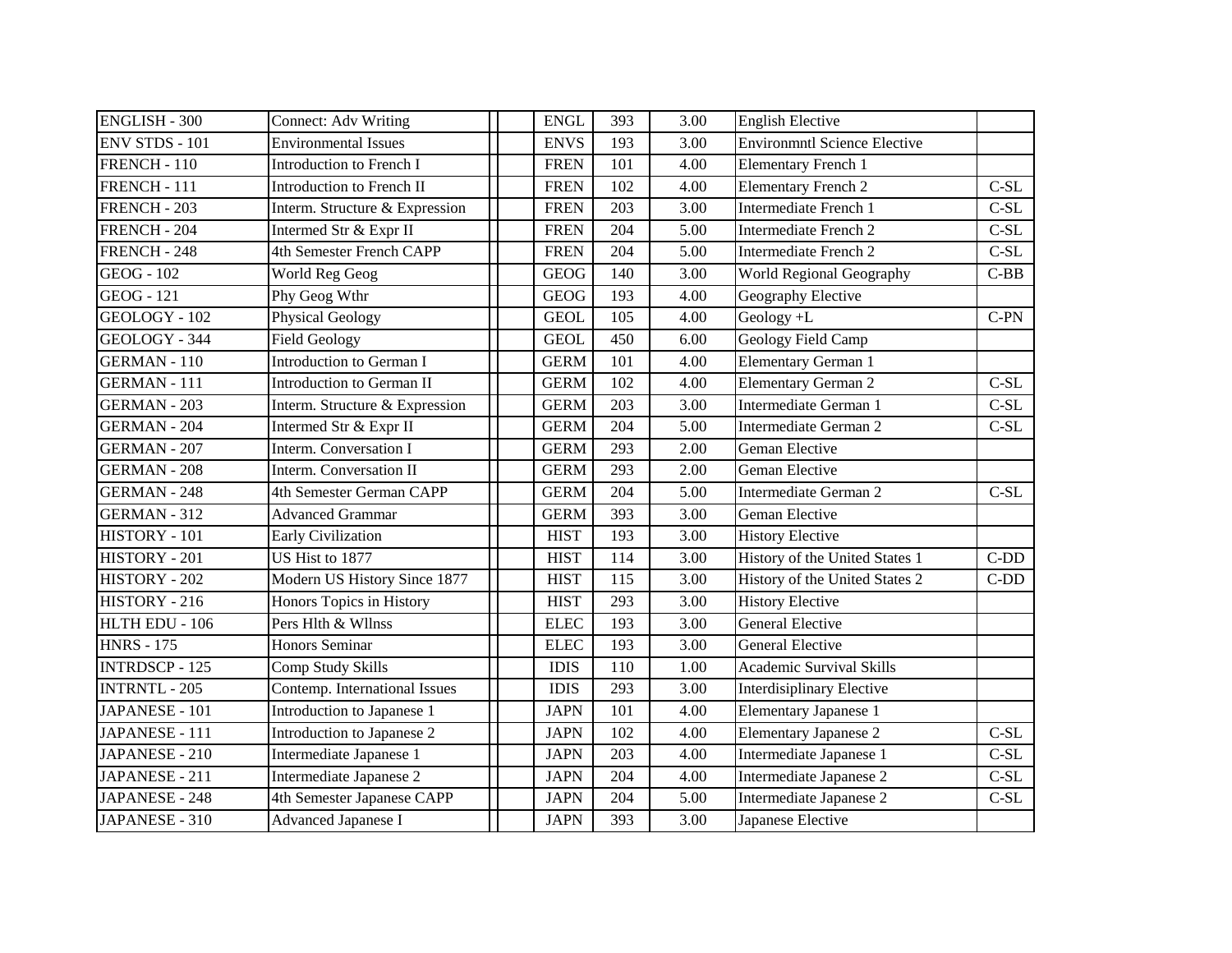| JAPANESE - 360       | <b>Special Topics</b>                 | <b>JAPN</b> | 393 | 3.00 | Japanese Elective                   |        |
|----------------------|---------------------------------------|-------------|-----|------|-------------------------------------|--------|
| <b>JOURNAL - 141</b> | Media: News, PR & AD                  | <b>COME</b> | 193 | 3.00 | <b>Communication Elective</b>       |        |
| JOURNAL - 221        | Writing for Media                     | <b>COME</b> | 293 | 3.00 | Comm + Media Studies Elective       |        |
| KINESIOL - 105       | Active Lifestyle                      | <b>PHED</b> | 101 | 2.00 | Concepts of Healthful Living        |        |
| KINESIOL - 170       | <b>Medical Terminology</b>            |             |     |      | Not Transferable                    |        |
| KINESLGY - 121       | Orientation to Kinesiology            | <b>ELEC</b> | 193 | 1.00 | <b>General Elective</b>             |        |
| KINESLGY - 122       | <b>Kinesiology Admissions Seminar</b> |             |     |      | Not Transferable                    |        |
| KINESLGY - 170       | <b>Medical Terminology</b>            |             |     |      | Not Transferable                    |        |
| <b>MATH - 100</b>    | <b>Elementary Algebra</b>             |             |     |      | Not Transferable                    |        |
| <b>MATH - 101</b>    | Elementary Algebra 2                  | <b>MATH</b> | 193 | 2.00 | <b>Mathematics Elective</b>         |        |
| <b>MATH - 103</b>    | Intermediate Algebra                  | <b>MATH</b> | 102 | 3.00 | <b>Basic Algebra</b>                |        |
| <b>MATH - 104</b>    | College Algebra                       | <b>MATH</b> | 193 | 3.00 | <b>Mathematics Elective</b>         |        |
| <b>MATH - 106</b>    | Trigonometry                          | <b>MATH</b> | 193 | 2.00 | <b>Mathematics Elective</b>         |        |
| $MATH - 108$         | Pre-Calculus                          | <b>MATH</b> | 115 | 5.00 | <b>Pre-Calculus Mathematics</b>     |        |
| <b>MATH - 109</b>    | <b>Elementary Statistics</b>          | <b>SSCI</b> | 224 | 3.00 | <b>Basic Statistics</b>             | $C-QR$ |
| <b>MATH - 171</b>    | Calculus 1                            | <b>MATH</b> | 131 | 4.00 | Calculus + Analytic Geometry 1      | $C-QR$ |
| <b>MATH - 172</b>    | Calculus <sub>2</sub>                 | <b>MATH</b> | 132 | 4.00 | Calculus + Analytic Geometry 2      | $C-QR$ |
| <b>MATH - 201</b>    | <b>Applied Statistics</b>             | <b>SSCI</b> | 224 | 3.00 | <b>Basic Statistics</b>             | $C-QR$ |
| <b>MATH - 204</b>    | <b>Finite Math for Business</b>       | <b>MATH</b> | 123 | 4.00 | Applcatns of Contemporary Math      | $C-QR$ |
| <b>MATH - 206</b>    | <b>Calculus for Business</b>          | <b>MATH</b> | 124 | 4.00 | <b>Survey of Calculus</b>           | $C-QR$ |
| <b>MATH - 211</b>    | Fundm/Geomtry&Measrmnt/Elem<br>Ed     | <b>MATH</b> | 293 | 3.00 | <b>Mathematics Elective</b>         |        |
| <b>MATH - 273</b>    | Calculus 3                            | <b>MATH</b> | 233 | 4.00 | Calculus + Analytic Geometry 3      |        |
| <b>MUSIC - 102</b>   | Theory Music Gen Student              | <b>MUSI</b> | 193 | 3.00 | Music Elective                      |        |
| <b>MUSIC - 219</b>   | Music and Culture                     | <b>MUSI</b> | 293 | 3.00 | Music Elective                      |        |
| NURSING - 215        | <b>Health Practices</b>               | <b>ELEC</b> | 293 | 3.00 | <b>General Elective</b>             |        |
| <b>PBIS - 188</b>    | PBIS Mdrn Math + AP                   | <b>MATH</b> | 193 | 3.00 | <b>Mathematics Elective</b>         |        |
| <b>PHIL - 104</b>    | Ethics                                | PHIL        | 193 | 3.00 | Philosophy Elective                 |        |
| <b>PHIL - 105</b>    | Ethics                                | PHIL        | 193 | 3.00 | Philosophy Elective                 |        |
| <b>PHIL - 109</b>    | Intro to Philosophy                   | PHIL        | 193 | 3.00 | Philosophy Elective                 |        |
| <b>PHIL-110</b>      | <b>HNRS: Intro to Philosophy</b>      | <b>PHIL</b> | 120 | 3.00 | <b>Phil Foundtions Human Nature</b> | $C-PF$ |
| <b>PHY ED - 105</b>  | Active Lifestyle                      | <b>PHED</b> | 101 | 2.00 | Concepts of Healthful Living        |        |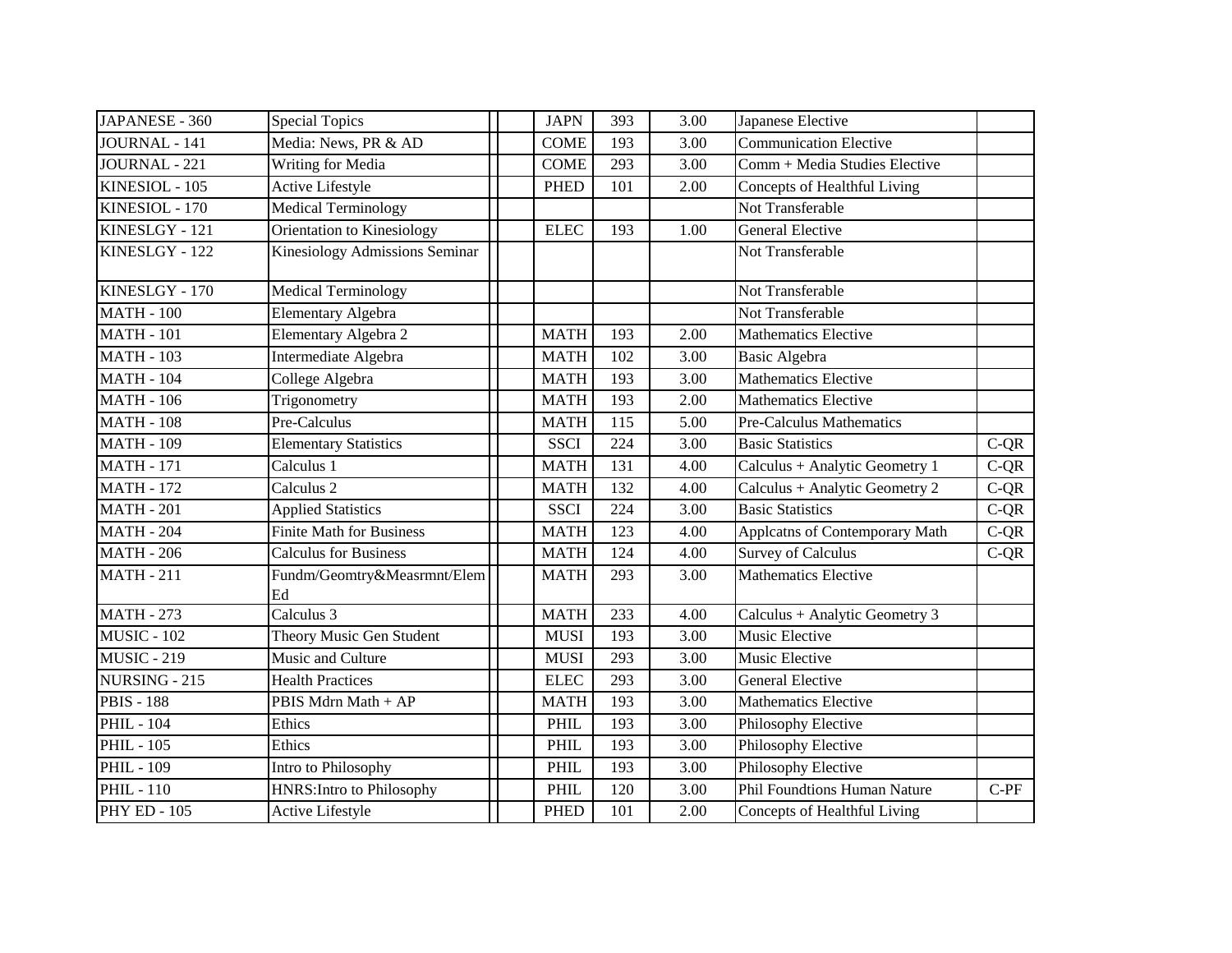| PHY ED - 108        | Yoga                               | <b>PHED</b> | 093 | 1.00              | <b>Physical Education Elective</b> |         |
|---------------------|------------------------------------|-------------|-----|-------------------|------------------------------------|---------|
| <b>PHY ED - 145</b> | Alpine Skiing & Snowboarding       | <b>PHED</b> | 193 | 1.00              | <b>Physical Education Elective</b> |         |
| PHYS/AST - 104      | Stars, Galazies + Universe         | <b>PHYS</b> | 193 | 4.00              | Physics Elective                   |         |
| PHYS/AST - 107      | <b>General Physics</b>             | <b>PHYS</b> | 193 | 5.00              | Physics Elective                   |         |
| PHYS/AST - 108      | <b>General Physics</b>             | <b>PHYS</b> | 193 | 5.00              | Physics Elective                   |         |
| PHYS/AST - 109      | <b>General Physics</b>             | <b>PHYS</b> | 193 | 5.00              | Physics Elective                   |         |
| PHYS ED - 208       | Eff. Ldsp Adv Out/Rec              | <b>PHED</b> | 293 | 3.00              | <b>Physical Education Elective</b> |         |
| PHYS ED - 221       | <b>Intermediate Swimming</b>       | <b>PHED</b> | 293 | 2.00              | <b>Physical Education Elective</b> |         |
| POLI SCI - 101      | Intro to Comparative Politics      | POLI        | 160 | 3.00              | Intro to Comparative Politics      |         |
| POLI SCI - 105      | Amer Govt + Pol                    | <b>POLI</b> | 130 | 3.00              | United States Politics + Govt      | $C$ -IS |
| POLI SCI - 112      | Power, Justice, & the State        | <b>POLI</b> | 193 | 3.00              | <b>Political Science Elective</b>  |         |
| <b>PSYCH - 101</b>  | <b>General Psychology</b>          | <b>PSYC</b> | 100 | 3.00              | General Psychology                 | $C$ -IS |
| <b>PSYCH - 383</b>  | <b>Biological Psychology</b>       | <b>PSYC</b> | 393 | 3.00              | <b>Psychology Elective</b>         |         |
| RELSTDS - 102       | <b>World Religions</b>             | <b>THRS</b> | 193 | 3.00              | Theo + Relgs Studies Elective      |         |
| RELSTDS - $104$     | Religions of America               | <b>THRS</b> | 193 | 3.00              | Theo + Relgs Studies Elective      |         |
| RELSTDS - 106       | The Bible + Current Events         | <b>THRS</b> | 193 | 3.00              | Theo $+$ Relgs Studies Elective    |         |
| RELSTDS - 204       | <b>New Testament</b>               | <b>THRS</b> | 293 | 3.00              | Theo $+$ Relgs Studies Elective    |         |
| RTF - 114           | Intro to Media Aesthetics          | <b>COME</b> | 193 | 3.00              | Comm + Media Studies Elective      |         |
| RTF - 120           | Intro to Audio/Radio               | <b>COME</b> | 193 | 3.00              | Comm + Media Studies Elective      |         |
| SOC - 101           | <b>Introductory Sociology</b>      | <b>SOCI</b> | 100 | 3.00              | <b>Introduction to Sociology</b>   | $C$ -IS |
| SOC - 151           | <b>Modern Social Problems</b>      | <b>SOCI</b> | 193 | 3.00              | <b>Sociology Elective</b>          |         |
| SOC JUST - 101      | Intro Soc Justice                  | <b>SSCI</b> | 193 | $\overline{3.00}$ | <b>Social Science Elective</b>     |         |
| SPANISH - 110       | Intro Spanish 1                    | <b>SPAN</b> | 101 | 4.00              | <b>Elementary Spanish 1</b>        |         |
| SPANISH - 111       | Intro Spanish 2                    | <b>SPAN</b> | 102 | 4.00              | <b>Elementary Spanish 2</b>        | $C-SL$  |
| SPANISH - 203       | Intermediate Struc Expressn I      | <b>SPAN</b> | 203 | 3.00              | Intermediate Spanish 1             | $C-SL$  |
| SPANISH - 204       | Intmed Str & Expr II               | <b>SPAN</b> | 204 | 5.00              | Intermediate Spanish 2             | $C-SL$  |
| SPANISH - 248       | 4th Semester Spanish CAPP          | <b>SPAN</b> | 204 | 5.00              | Intermediate Spanish 2             | $C-SL$  |
| SPANISH - 300       | <b>Conversaciones Culturales</b>   | <b>SPAN</b> | 393 | 3.00              | Spanish Elective                   |         |
| SPANISH - 312       | Adv Span Grammar I                 | <b>SPAN</b> | 393 | 5.00              | Spanish Elective                   |         |
| SPANISH - 313       | <b>Advanced Spanish Grammar II</b> | <b>SPAN</b> | 393 | 3.00              | Spanish Elective                   |         |
| THEATRE - 152       | Non Western Theatre                | <b>THEA</b> | 193 | 3.00              | <b>Theatre Studies Elective</b>    |         |
| THEATRE - 161       | Appreciation of the Drama          | <b>THEA</b> | 193 | 3.00              | <b>Theatre Studies Elective</b>    |         |
| URB PLNG - 131      | Contemp Urban Issues               | <b>SSCI</b> | 193 | 3.00              | Social Science Elective            |         |